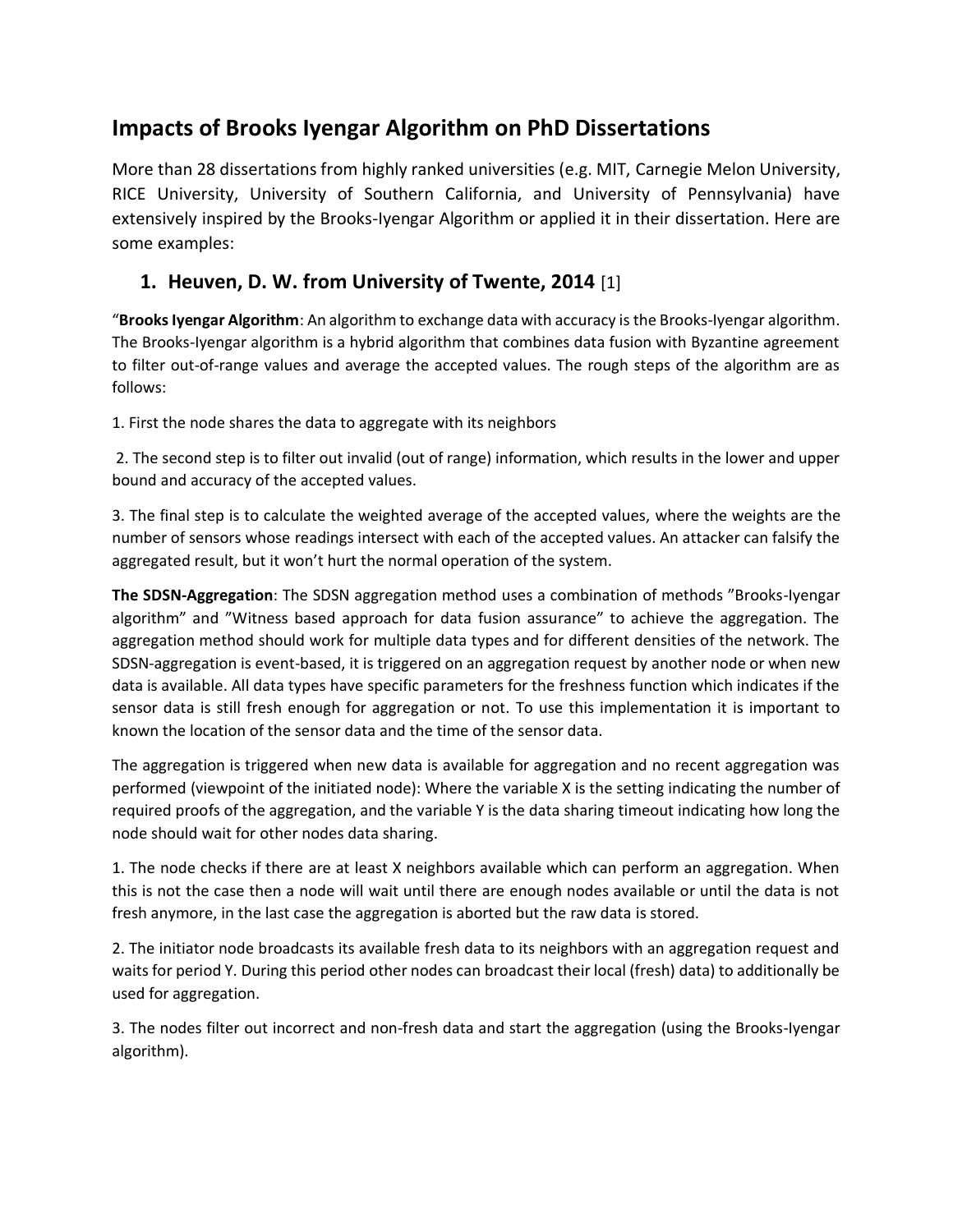4. The nodes broadcast their 'proof' of the aggregation which consists of a message authentication code calculated on the aggregation result in addition to an indication as to which measurements where aggregated.

5. The nodes collect X proofs of their aggregation and store them with the aggregated result."

#### **2. Udayan Naik from Auburn University, 2005** [2]

Brooks and Iyengar give a high level view of a multi-sensor tracking system, also shown below in Figure 5.1.



Figure 5.1 High level view of a target tracking system

Each sensor node continuously monitors its environment and tries to detect events as they occur within the sensor's field of operation. Target information is then used by the node to create a detection event by matching it with the node's known target type database. Local collaboration is performed to create an accurate categorization of the target, and includes only nodes within a dynamically determined geographic neighborhood and time frame. Results of this local collaboration are then used to initiate and maintain tracking of the target. Tracking information may also be stored in a distributed database which is possibly part of a complex query processing system and is tied to a user interface.

As can be deduced, detection and in-node processing is the first step for target tracking. Robustness and reliability are also important factors one must consider in this process of sensor fusion. In this context, the number of sensor failures the network can tolerate becomes crucial, as is the manner in which data from fit sensors is separated from the unfit ones. Richard Brooks, et al, give a solution that satisfies the requirements of inexact agreement problem by merging the sensor fusion algorithm with Mahaney and Schneider's Fast Convergence algorithm. The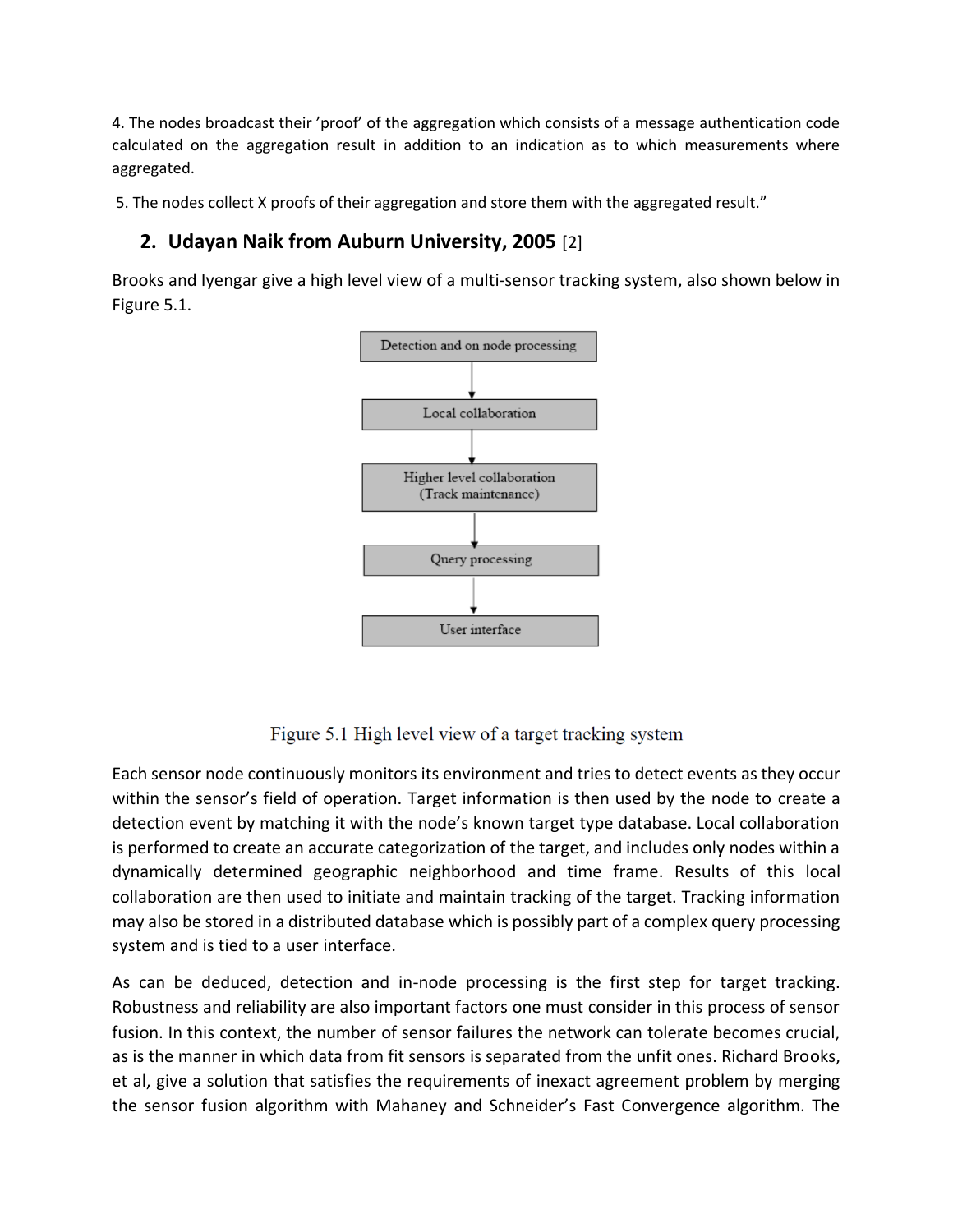solution assumes the self-organization of sensor nodes into clusters. The sensor fusion algorithm runs on the cluster head, which collects the processed data from the group members and inputs this into the algorithm.



Figure 5.2 Target tracking process flow chart

A flowchart for the process of target tracking is shown in Figure 5.2. The initialization phase consists of publish-subscribe calls. Brooks-Iyengar's methodology proposes two waves of publishsubscribe calls propagated in four directions.

# **3. Damien Jourdan from Massachusetts Institute of Technology, 2006** [3]

Once the necessary sensors are deployed on the ground, their data is transmitted back to the base in order to provide decision makers with the necessary situational awareness. In recent years researchers have given more attention to operational issues of WSNs such as energyefficient communication and data fusion (Brooks and Iyengar; 1998).

The only remaining piece that is needed is a routing scheme which, for each sensing cycle, describes how the data packets are directed from every sensor to the HECN. Sensors with a direct link to the HECN will obviously transmit directly to it. However when multiple hops are required to reach the HECN, the data packet may have several possible paths to get to the HECN. For example, the data of N3 in Fig. 3-1 can reach the HECN by going either through N1 or N2. The routing scheme is the set of rules whereby this path is chosen. For WSN the main challenge is to route the information so as to conserve the energy of the network, and many algorithms have been proposed and studied to that effect (Brooks and Iyengar; 1998)

### **4. Rodoslav Ivanov from University of Pennsylvania, 2017** [4]

"Sensor redundancy has been explored in depth in the area of sensor fusion where sensors are generally considered to measure the same variable but through different means and with different accuracies. One of the first works in this field assumes that sensors provide one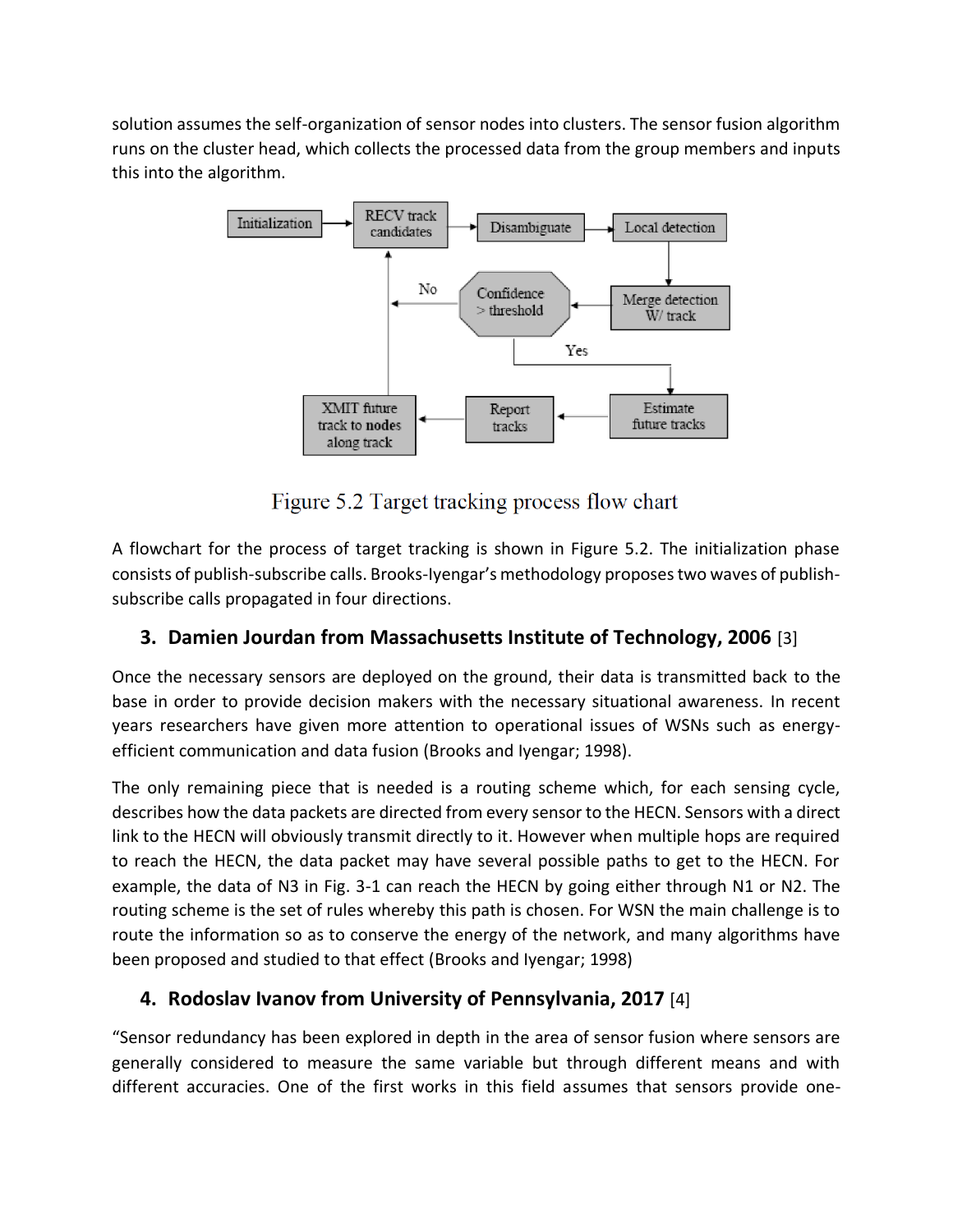dimensional intervals and shows worst-case results regarding the size of the fused interval based on the number of faulty sensors in the system. A variation of this work relaxes the worst-case guarantees in favor of obtaining more precise fused measurements through weighted majority voting (Brooks and Iyengar; 1998)."

## **5. Changying Li from Pennsylvania State University, 2006**

In the medical area, more and more sophisticated sensors have been used in medical diagnosis. Sensors such as nuclear magnetic resonance (NMR) devices, acoustic imaging devices and fiberoptic probes, provide various ways to examine patients. If these devices and their data could be integrated, the accuracy and reliability of diagnosis would be greatly improved (Brooks and Iyengar, 1998).

In recent years, data fusion has been increasingly applied to civilian applications including: remote sensing, automated control of industrial manufacturing systems, medical diagnosis, and food quality and safety inspection (Brooks and Iyengar, 1998).

## **6. Zhimin Peng from Rice University, 2013**

Slow increase of the performance of single-processor caused by transmission speeds, limits to miniaturization and economic limitations 2 leads to designing microprocessors in the direction of parallelism. Parallel and distributed computing not only has been used to solve difficult problems in many areas of science and engineering such as communication, computing and sensor network (Brooks and Iyengar; 1998) but also attracts people's attention from industry for its ability to process large amount of data in sophisticated ways.

### **7. Jennifer Mankoff from Carnegie Melon University, 2001**

**Fusion**: Fusion involves taking input from multiple ambiguous sources about the same input event (intended action by the user) and combining them to get one set of ambiguous possible actions. Although it is rare to have redundant sensors in the GUI world, it is quite common in a robust sensing environment. Thus, a complete solution to the problem of ambiguity in the context-aware computing world would benefit from structured support for the fusion problem, a problem that has been extensively addressed in other research areas such as robotics (Brooks and Iyengar; 1997).

### **8. Calvin Coopmans from Utah State University, 2014**

**Sensor Fusion:** Sensor fusion is a class of techniques of combining sensory data from disparate sources to derive more accurate or dependable information (such as shown in Chapter 6). Due to corruption from noises and disturbances, data acquired by different sensors have heterogeneous attributes and components. Sensor fusion is able to extract consensus information from distributed sensors, or derive new information based on independent measurements in a recursive sense. Sensor fusion is important for modern robotics systems (Brooks and Iyengar; 1998) Using stereo image fusion technology, robotic vision sensor is able to operate similarly as human vision, and its ability to detect and recognize objects can be